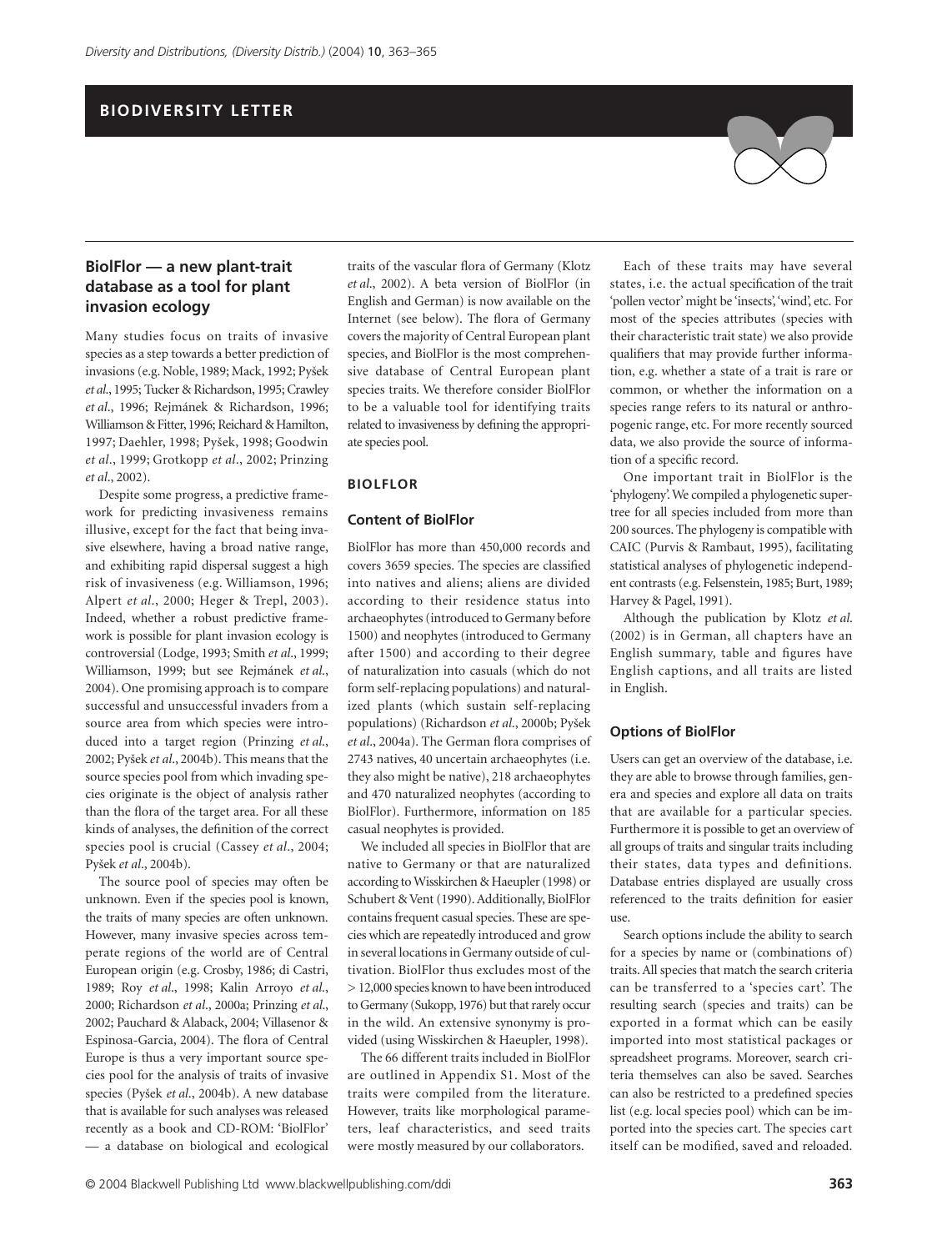

Figure 1 The proportion of (a) alien plant species and (b) annual plant species (natives and annuals) of the flora of Germany per grid cell using the data of BiolFlor (Klotz *et al*., 2002) and FLORKART (by courtesy of the German Federal Agency for Nature Conservation). Panel (c) shows the proportion of urban land cover, naming major urban areas. The greyscale reflects the proportions in quintiles with the following intervals (from light to dark): (a) 0–0.148; >0.148–0.165; >0.165–0.183; >0.183–0.206; >0.206–0.356; (b) 0–0.196; >0.196–0.218; >0.218–0.231; >0.231–0.245; >0.245–1; and (c) percentages of urban land cover: 0–<5; 5–<10; 10–<15; 15–<20; 20–100. Resolution is 6'longitude × 10'latitude (*c*. 130 km2 ).

Updates of BiolFlor are planned to extend the numbers of traits and also the coverage of species. Py*Í*ek (2003) suggested that BiolFlor could also be applied to cover a wider geographical range.

## **Applications**

Besides analysing traits associated with invasiveness, BiolFlor can be used in many other contexts such as deriving functional groups, calculating functional diversity or mapping the distribution of such traits with subsequent analyses. For example, Fig. 1 shows the proportion (as quintiles) of aliens (a) and annuals (b) within the German flora per grid cell using distributional data not included in BiolFlor. Alien species are overrepresented in industrial areas in the West, South-west and East of Germany, along major rivers and the richest agricultural areas. They are underrepresented in mountain ranges. The pattern of annual species is strikingly similar but has another focal area along the North Sea Coast (which is influenced by tides). The correlation of the proportions (*r =* 0.6) between both traits is highly significant (*P <* 0.001) even after correcting for spatial autocorrelation (Dutilleul, 1993). Annuals and aliens positively react on natural and anthropogenic disturbances, *c*. 37% of aliens are annuals.

# **Availability**

BiolFlor is published by the German Federal Agency for Nature Conservation and can be obtained from 'Landwirtschaftsverlag Hiltrup' [\(http://www.lv-h.com/](http://www.lv-h.com/)bfnen). The Internet version is available at [http://www.biolflor.de.](http://www.biolflor.de)

Data on seed weight and seed shape will be made available in the LEDA database (Knevel *et al*., 2003; [http://www.leda-traitbase.org\).](http://www.leda-traitbase.org)

#### **ACKNOWLEDGEMENTS**

We thank Dave Richardson and an anonymous referee for very valuable comments on an earlier version of the manuscript. The compilation of BiolFlor would have been impossible without the help of many colleagues: Gottfried Briemle, Henning Haeupler, Anselm Krumbiegel, Lothar Nitsche, Sieglinde Nitsche, Berit Otto, Andreas Prinzing, Annette Trefflich. BiolFlor was programmed by THINKCONNECTION and PAN Partnerschaft (both in Munich). The collation of data in BiolFlor and the Internet publication were funded by the UFZ — Centre for Environmental Research Leipzig-Halle. The publication of the BiolFlor book and the programming of the accompanying CD-ROM were funded by the Federal Agency for Nature Conservation (Hans Fink and Rudolf May). This agency also provided FLORKART, the database on plant distributions in Germany. Sarah Gwillym improved our English.

#### **SUPPLEMENTARY MATERIAL**

The following material is available from <http://www.blackwellpublishing.com/products/> journals/suppmat/DDI/DDI106/ DDI106sm.htm

**Appendix S1** Traits included in BiolFlor.

Ingolf Kühn,\* Walter Durka and Stefan Klotz

*UFZ — Centre for Environmental Research Leipzig-Halle, Department Community Ecology, Theodor-Lieser-Str. 4, 06120 Halle, Germany. E-mail: ingolf.kuehn@ufz.de*

## **REFERENCES**

- Alpert, P., Bone, E. & Holzapfel, C. (2000) Invasiveness, invasibility and the role of environmental stress in the spread of non-native plants. *Perspectives in Plant Ecology, Evolution and Systematics*, **3**, 52–66.
- Burt, A. (1989) Comparative methods using phylogenetically independent contrasts. *Oxford surveys in evolutionary biology* (ed. by P.H. Harvey and L. Partridge), pp. 33–53. Oxford University Press, Oxford.